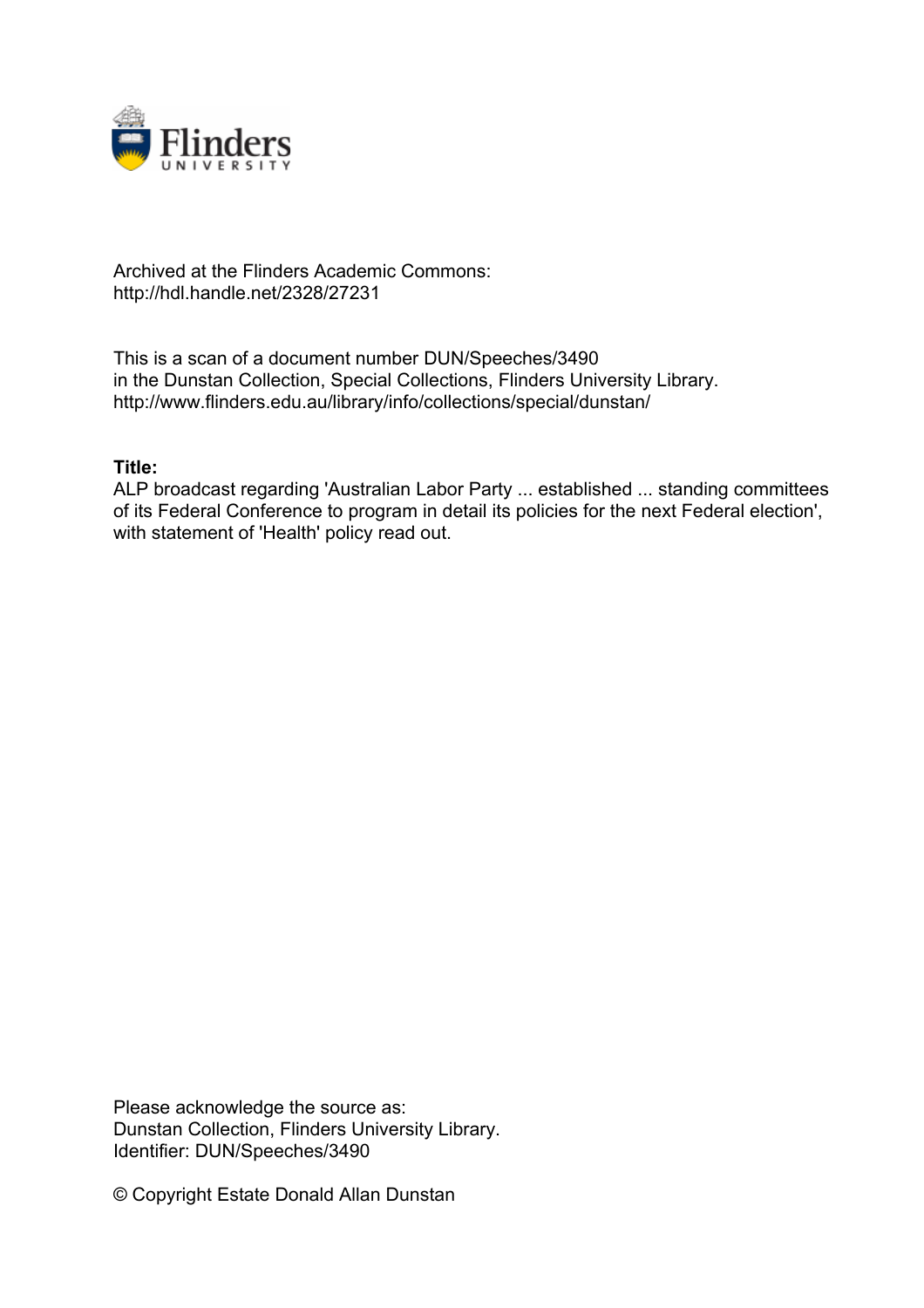# STATION 5KA 21/11/60

# A.L.P. BROADCAST PRESENTED BY DON DUNSTAN MEMBER FOR NORWOOD

Good Evening,

The Australian Labor Party has in the past three years established a number of standing committees of its Federal Conference to prepare in detail its policies xxxxxxxx thexemet for the next Federal Elections. The A.L.P. subjects its policies to close and continual scrutiny and is always prepared to set them forth in detail for the electors. It is strange to read in the Advertiser of the Labor Party being urged to re-think its policies. It is always doing just that.

Unlike Labor, the Liberals do not set forth their policies in detail. They simply have a short statement of beliefs which are so pious and vague as to leave any voter reading it in considerable doubt as to what the Liberals propòse to do  $-$  if anything.

Well now, let me tell you of one set of proposals already adopted by the Labor Party - proposals for amendment of the present federal health scheme. This does not go as far as Labor would like in providing a health scheme open to all, but it does provide a scheme which is practicable within the framework of the present Federal constitution.

# General Practitioner service:

(a) Encouragement, with adequate subsidies, of group arrangement with medical practitioners for medical services to groups on either a salaries or a per capita basis.

(b) Repeal requirement that to obtain Commonwealth benefit the patient must be a subscriber to a registered society. Some financial responsibility to remain with the patient. Voluntary insurance to be encouraged.

(c) Provision of salaried medical service for sparsely settled areas and provisions of funds to subsidise medical and nursing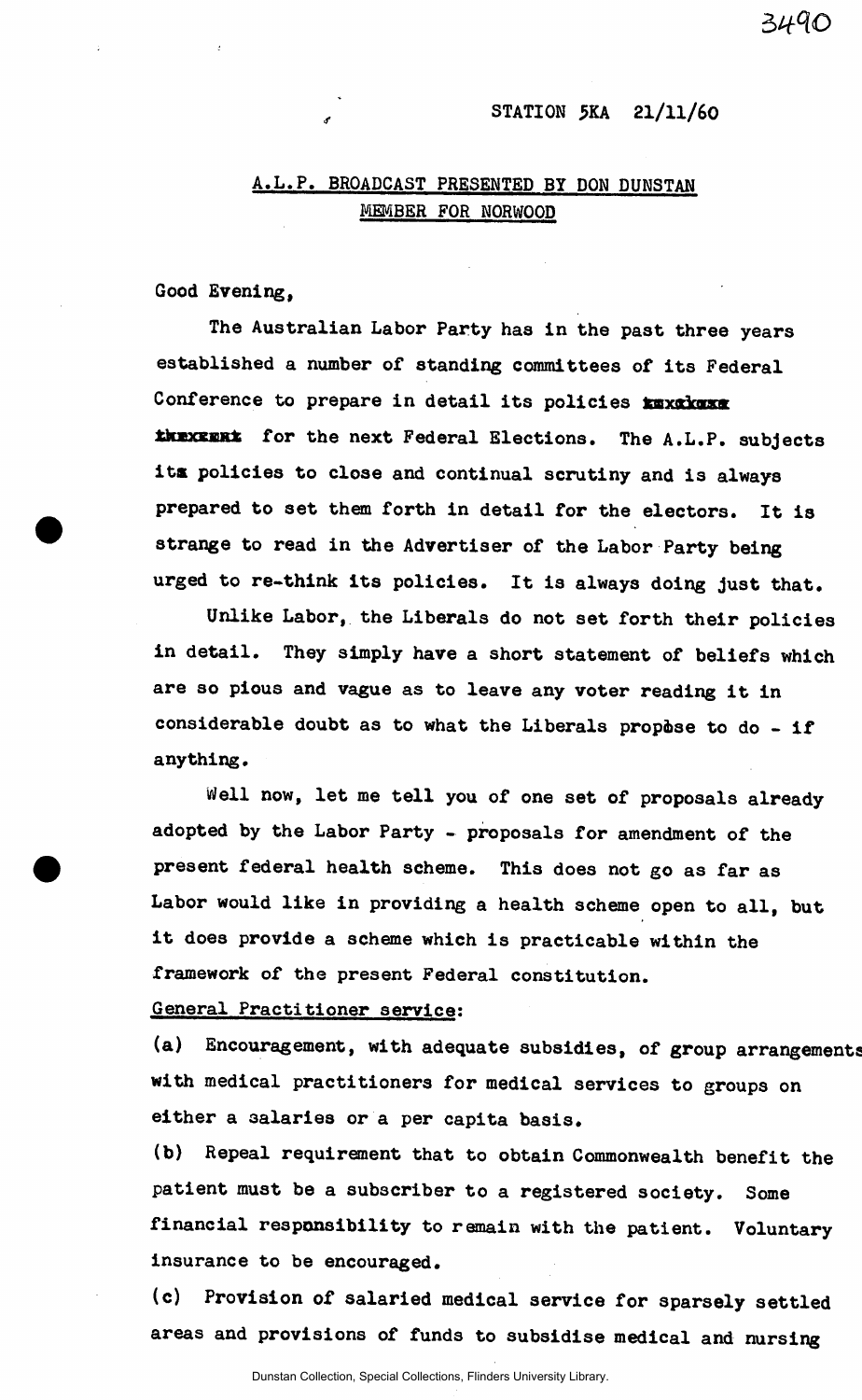services in country areas generally.

# Hospitalisation:

(a) A national hospital service including hospitalisation without charge and without means test in public wards of public hospitals and equivalent financial benefits for patients in approved private hospitals and in intermediate and private wards of public hospitals.

(b) Repeal requirement that to obtain major portion of Commonwealth benefit the patient must be a subscriber to a registered society. Voluntary insurance to be encouraged. Specialist Service:

Patients in all wards of public hospitals to have the option of utilising, without charge, the services of specialists (particularly surgeons) remunerated by salaried or sessional fee; the number of such specialists to be increased as demand for their service increases.

#### Mental Hospitals:

(a) The Commonwealth to finance expansion of the number of specialists and ancillary personnel to treat inmates in mental hospitals.

(b) The Commonwealth to offer to the States the finance, necessary to build mental hospitals to relieve the present overcrowding and to provide effective treatment.

#### Dental Service:

A complete free dental service for all children under the age of 16 years at Commonwealth cost, to be established by co-operation with the States and the dental profession.

#### Optical Service:

Free optometric service for all children under the age of 16 years at Commonwealth cost.

#### Deafness:

The aim shall be to make hearing aids available direct from Government factors to all who need them. For this purpose the Commonwealth Accoustic Laboratories to be extended as rapidly

ني جون ٿي.<br>پي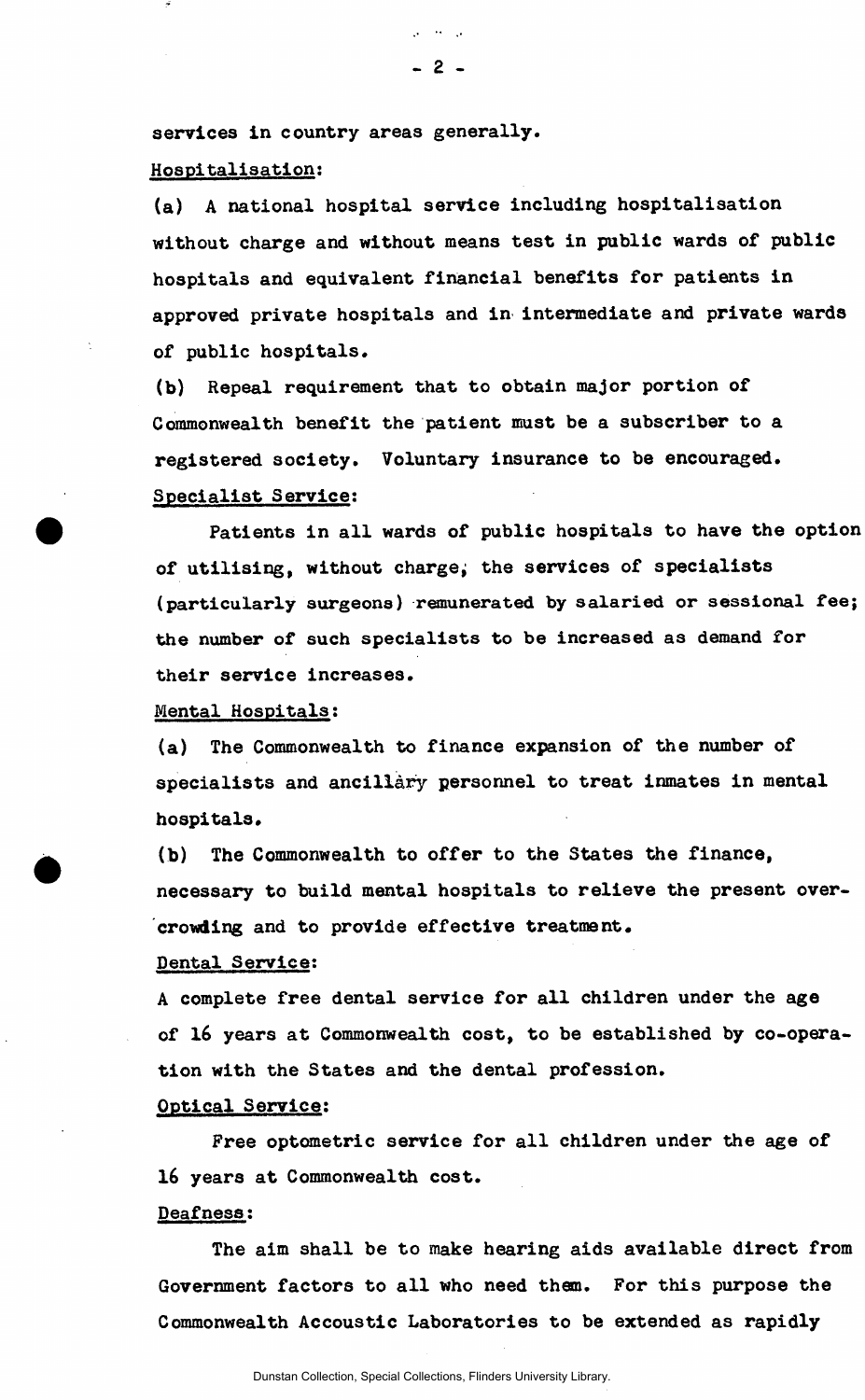as possible. Meantime, such aid to be provided free to children under the age of 16 years, to pensioners and to others unable to pay for them.

#### Preventive Medicine:

Active and substantial support for preventive medicine especially in its application to industry and for investigations of radiation hazards.

### Research:

*a* 

(a) The Commonwealth to sponsor visits to Australian medical schools by persons eminent in medicine for overseas.

(b) The Commonwealth to endow visiting Chairs and lectureships in the medical schools of the universities of Australia, to be temporarily tenable by overseas authorities in medicine. Medical Education:

Provision of additional medical schools in the Universities to ensure -

- (a) medical classes small enough to enable personal attention and tuition to be given the students;
- (b) a teaching load which does not inhibit research by the teaching staff.

# Fellowships and Scholarships:

A system of Commonwealth medical and dental scholarships to be established to be available to approved undergraduates who contract to work for the purposes of the Commonwealth for a specific period after graduationp extension of fellowships at the postgraduate level, to be available without means test, and with an adequate living allowance.

#### Constitutional Power:

The Commonwealth Constitution to be amended to confer on the Federal parliament power concurrent with that of the States in matters of health, including power to provide Australia-wide control of the standard and purity of drugs and also the registration of an Australia-wide basis of medical, dental and allied personnel.